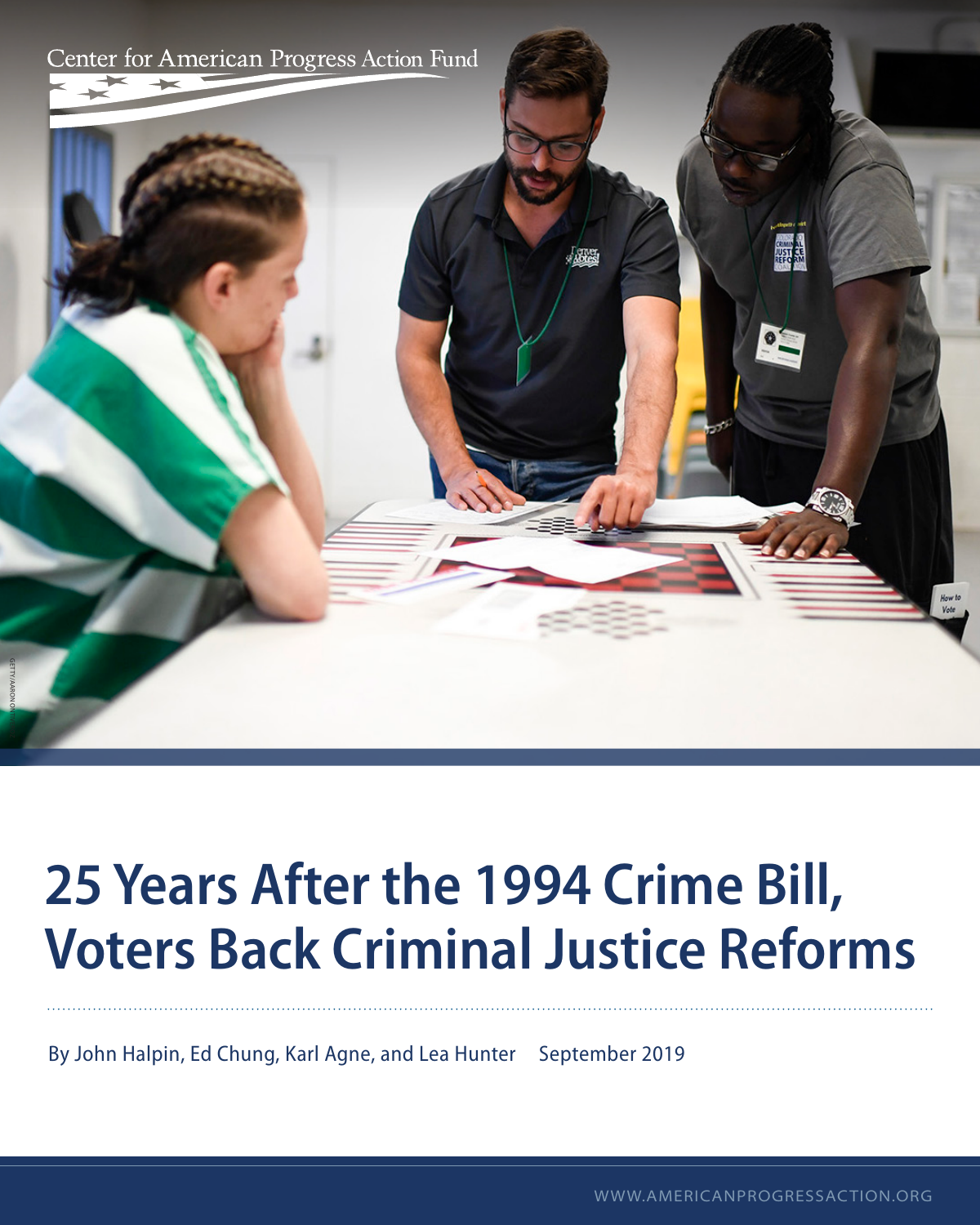

# **25 Years After the 1994 Crime Bill, Voters Back Criminal Justice Reforms**

By John Halpin, Ed Chung, Karl Agne, and Lea Hunter September 2019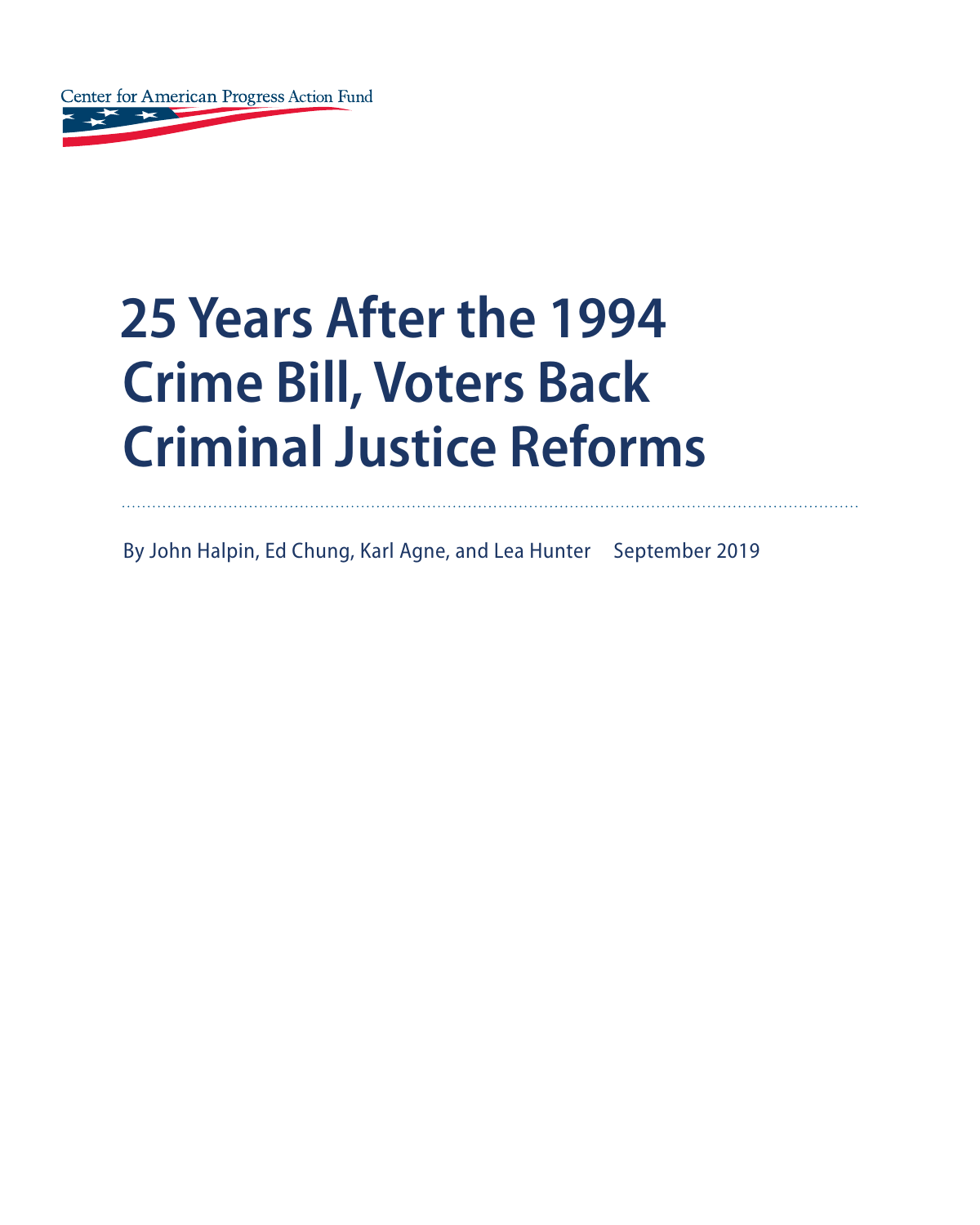# **Contents**

# **Introduction and summary**

- **Survey findings**
- **Conclusion**
- **About the authors**
- **Acknowledgments**
- **Endnotes**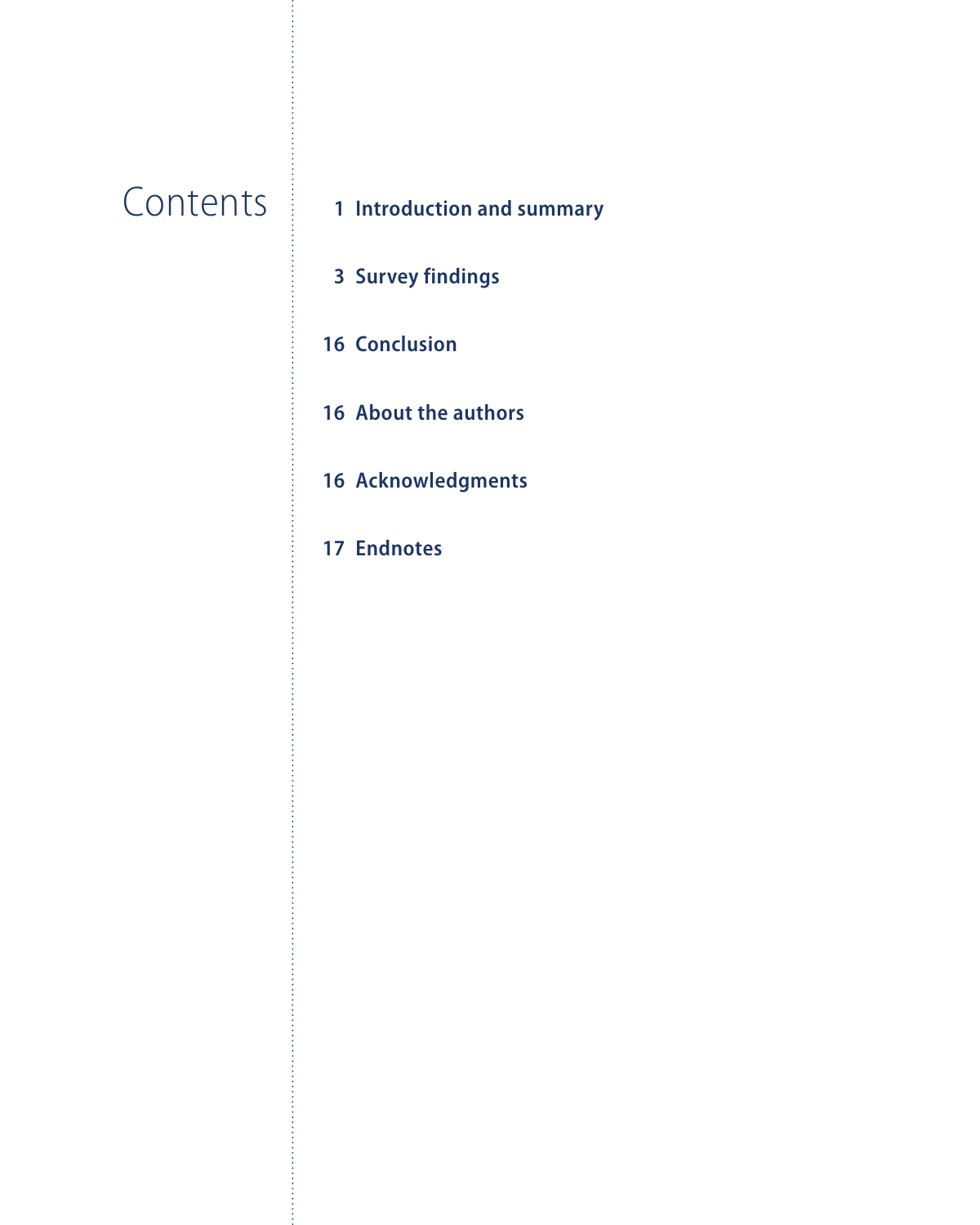# Introduction and summary

This week marks the 25th anniversary of the consequential and often controversial Violent Crime Control and Law Enforcement Act of 1994.<sup>1</sup> Better known as the 1994 crime bill, the legislation was the product of an era of tough-on-crime policies that reinforced and perpetuated mass incarceration through incentives for harsher punishments and a growing emphasis on enforcement-only approaches to public safety. The consequences of these policy changes remain in effect today and are disproportionately felt by communities of color and low-income individuals.<sup>2</sup> As the momentum for criminal justice reform builds, there is an emphasis on undoing some of the harms done in past decades—on reaffirming principles of fairness, equity, and proportionality and instituting policies informed by data and evidence that drive a smarter approach to the criminal justice system.

As voters and political leaders debate these issues ahead of the 2020 presidential election, the Center for American Progress Action Fund and its partners at GBAO, a public opinion research firm, set out to get a clearer picture of how voters today think about crime, punishment, prevention, and potential bias in the criminal justice system. The authors of this study designed a national survey of 1,000 registered voters—plus an oversample of 400 self-identified Democrats, which allows for a deeper examination of potential primary voters—to explore basic values and beliefs about the criminal justice system and to measure support or opposition for a range of potential reform ideas. The survey was conducted online from July 8 to July 15, 2019, and is weighted to reflect national demographic patterns among registered voters. The full results of the survey are on file with the authors.

Although this survey was not developed to specifically test reactions or opinions about the 1994 crime bill, given the likelihood of low voter knowledge about the act itself, the study does focus on relevant questions and areas of inquiry from ongoing debates about the legacy of this federal legislation. Framing questions explored include:

- What do voters see as the primary purpose and focus of the criminal justice system?
- Is the system itself doing its job in making our communities safer, or is it falling short?
- Do criminal justice policies provide equal treatment for different groups of Americans?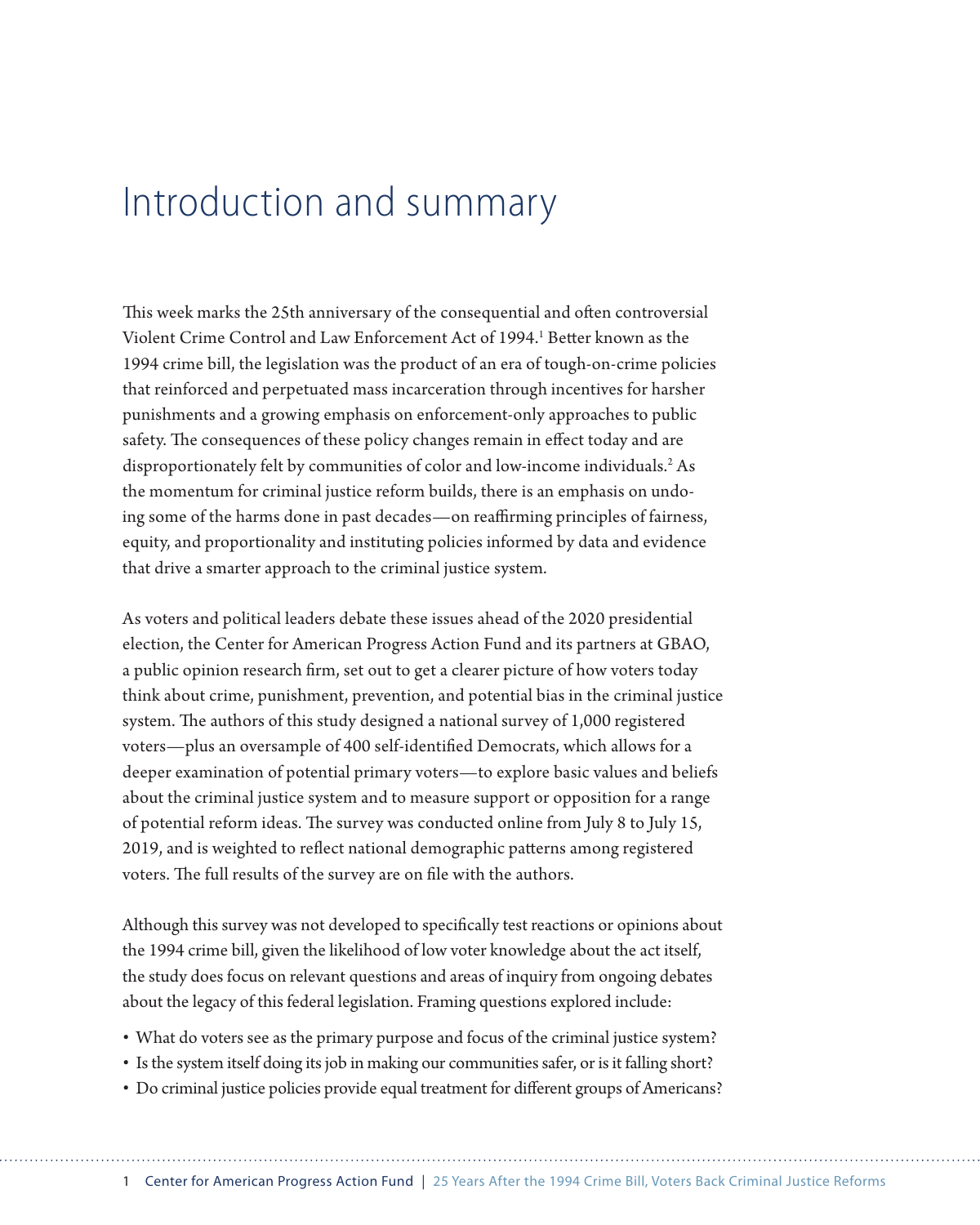- Do we put too many people in jail for too long, or are we too lax in punishing criminals?
- Should we focus more on incarceration or more on prevention and treatment for things like mental health or drug addiction, or some combination of both?
- Should we stay the course on our criminal justice policies or should we make significant reforms in how we approach these issues?

This report presents the most important findings from the survey, highlighting important implications for policymakers and political leaders concerned about these issues.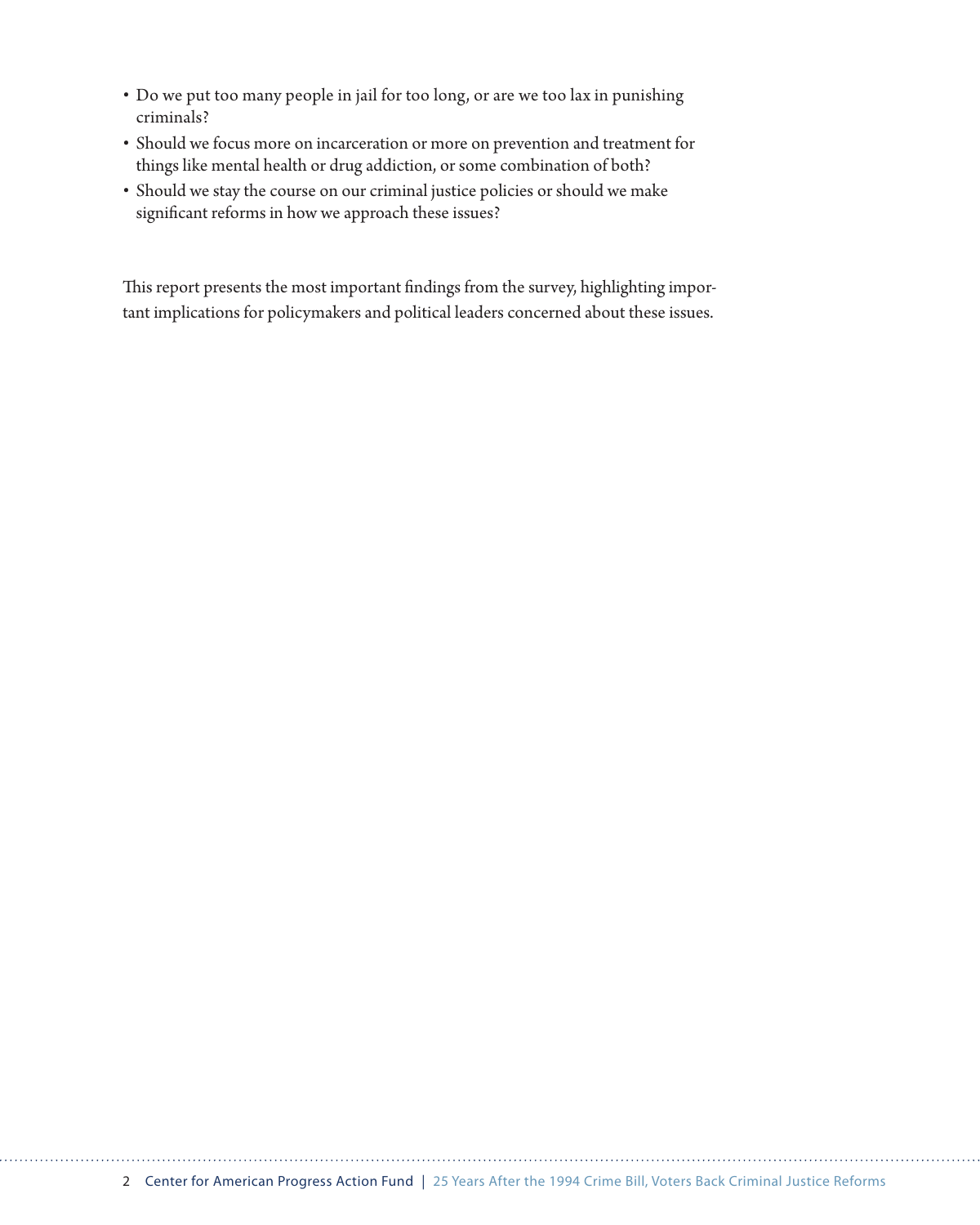# Survey findings

Looking at findings across the survey, this study finds important evidence that voters believe there are genuine problems in the criminal justice system and subsequently support a range of arguments and policies designed to rectify these problems. Above all, voters want to see a criminal justice system that is fairer to all people and more focused on crime prevention and mental health and drug treatment than on overly lengthy punishments.

**Examining a range of value propositions, majorities of American voters reject a two tiered justice system that treats people differently based on income; believe that the war on drugs has failed; and want those with mental health disabilities or substance use challenges to have greater access to treatment by health professionals, rather than being incarcerated.** The survey tested a series of value propositions about the criminal justice system, including a mix of common perspectives and ideas frequently put forth to frame these issues. Respondents were asked whether they agreed or disagreed with a particular statement, using a scale of 1 to 7, from "strongly disagree" to "strongly agree." Figure 1 highlights the statements with the highest levels of agreement, indicating the total percentage of voters reporting a score of 5 to 7.

#### **FIGURE 1**

# **Voters see a two-tiered justice system and believe that the war on drugs has failed**

Share of respondents who rated the statements 5–7 on a 7-point scale, reflecting high levels of agreement

On a scale of 1 to 7, please indicate to what extent you agree or disagree with each statement,  $\bigcap$   $\bigcap$  on a scale of 1 to 7, please indicate to write Condity  $\bigcup_{n=1}^{\infty}$  agree.

We should not have two standards of justice where rich people accused of crimes are allowed to stay at home prior to their court dates, while those who are poor must stay in jail for weeks or months simply because they cannot afford bail.

Police forces are doing their best in dangerous situations, and we should do more to support them and stop criticizing them.

The war on drugs has failed—more drugs than ever are entering our communities and too many people have been locked up in prison and jail for long sentences.

Those with mental health disabilities or substance abuse problems should not be in prison, they must be provided treatment by health professionals.



Source: The Center for American Progress Action Fund and GBAO conducted a survey of 1,000 registered voters, plus an oversample of 400 self-identified Democrats, from July 8 to July 15, 2019. The data are on file with the authors.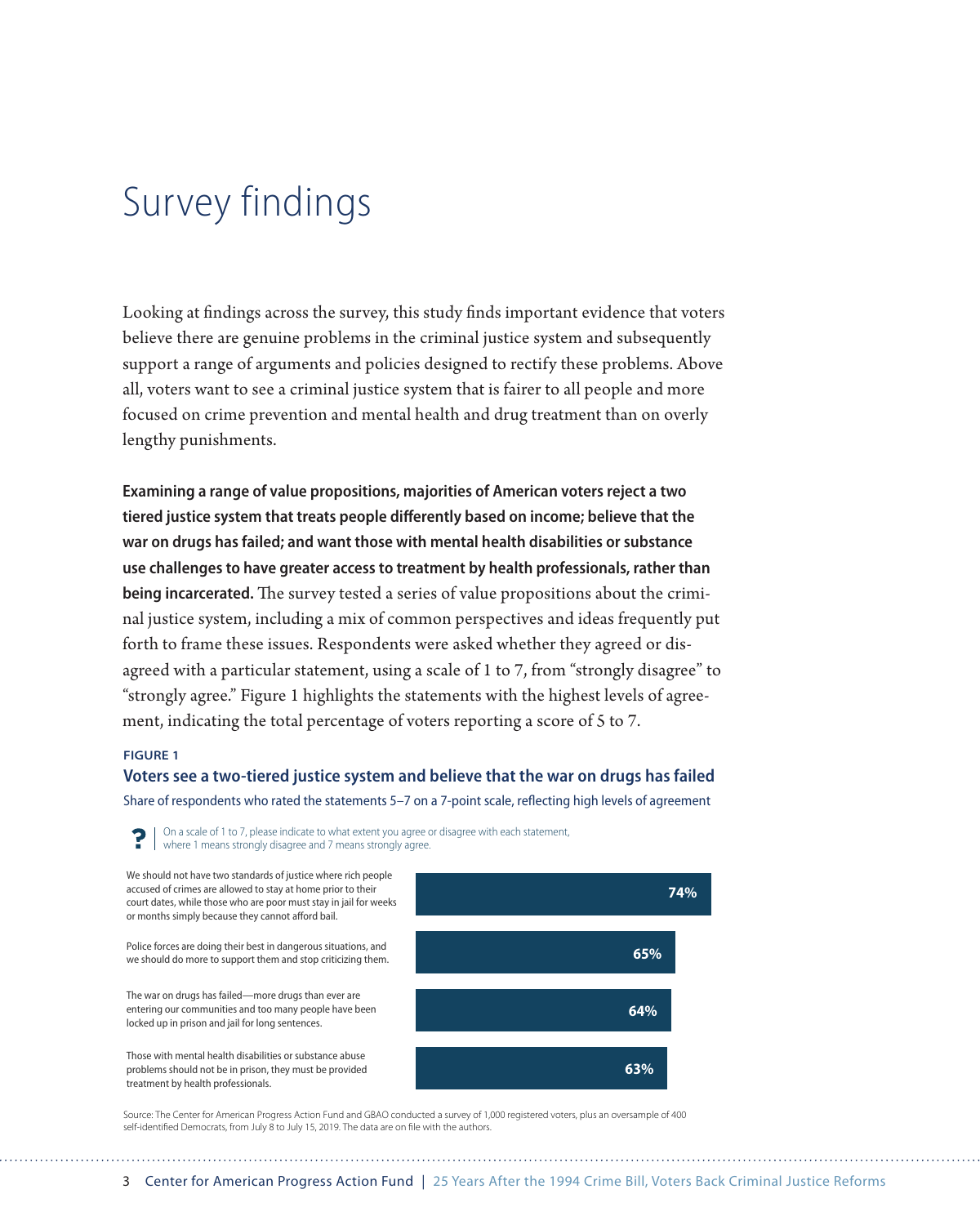At the top of the list, with 74 percent agreement, is the idea: "We should not have two standards of justice where rich people accused of crimes are allowed to stay at home prior to their court dates, while those who are poor must stay in jail for weeks or months simply because they cannot afford bail." Eighty-two percent of Democrats agree with this proposition, as do 67 percent of Republicans and 65 percent of independents.

Beyond the perceived unfairness of the pretrial system, nearly two-thirds of voters also agree that, "Police forces are doing their best in dangerous situations, and we should do more to support them and stop criticizing them." This is driven by a high degree of Republican support for this statement, at 85 percent; 52 percent of Democrats similarly agree with this statement, with independents evenly split between agreeing and either disagreeing or being neutral. Likewise, majorities of white voters, at 70 percent, and African American voters, at 55 percent, believe that the police are doing their best in dangerous situations, with Latino voters in less agreement—at 47 percent.

Examining other top-tier value propositions with wide consensus, 64 percent of voters overall, including majorities across partisan and racial lines, agree with the argument: "The war on drugs has failed—more drugs than ever are entering our communities and too many people have been locked up in prison or jail for long sentences." A roughly similar percentage of voters overall, 63 percent, also agree that, "Those with mental health disabilities or substance abuse problems should not be in prison, they must be provided treatment by health professionals."

Majorities of voters across racial and partisan lines agree that the proper response for people with mental health disabilities and substance abuse challenges should be treatment rather than prison time.

**Most voters believe that racial profiling is a major problem and that the United States needs to do more to ensure fair treatment for all people.** On the issue of racial bias in the criminal justice system, the study finds racial profiling to be of great concern to voters across demographic lines. Sixty percent of voters overall—including 53 percent of white voters, 87 percent of African American voters, and 64 percent of Latino voters—agree with the statement, "Racial profiling of African Americans by police forces is a major problem, and we must take stronger steps to ensure fair treatment of all citizens." Partisan divides do emerge on the issue of racial profiling, however, with 80 percent of Democrats and 55 percent of independents agreeing that it is a major problem, compared with 37 percent of Republicans.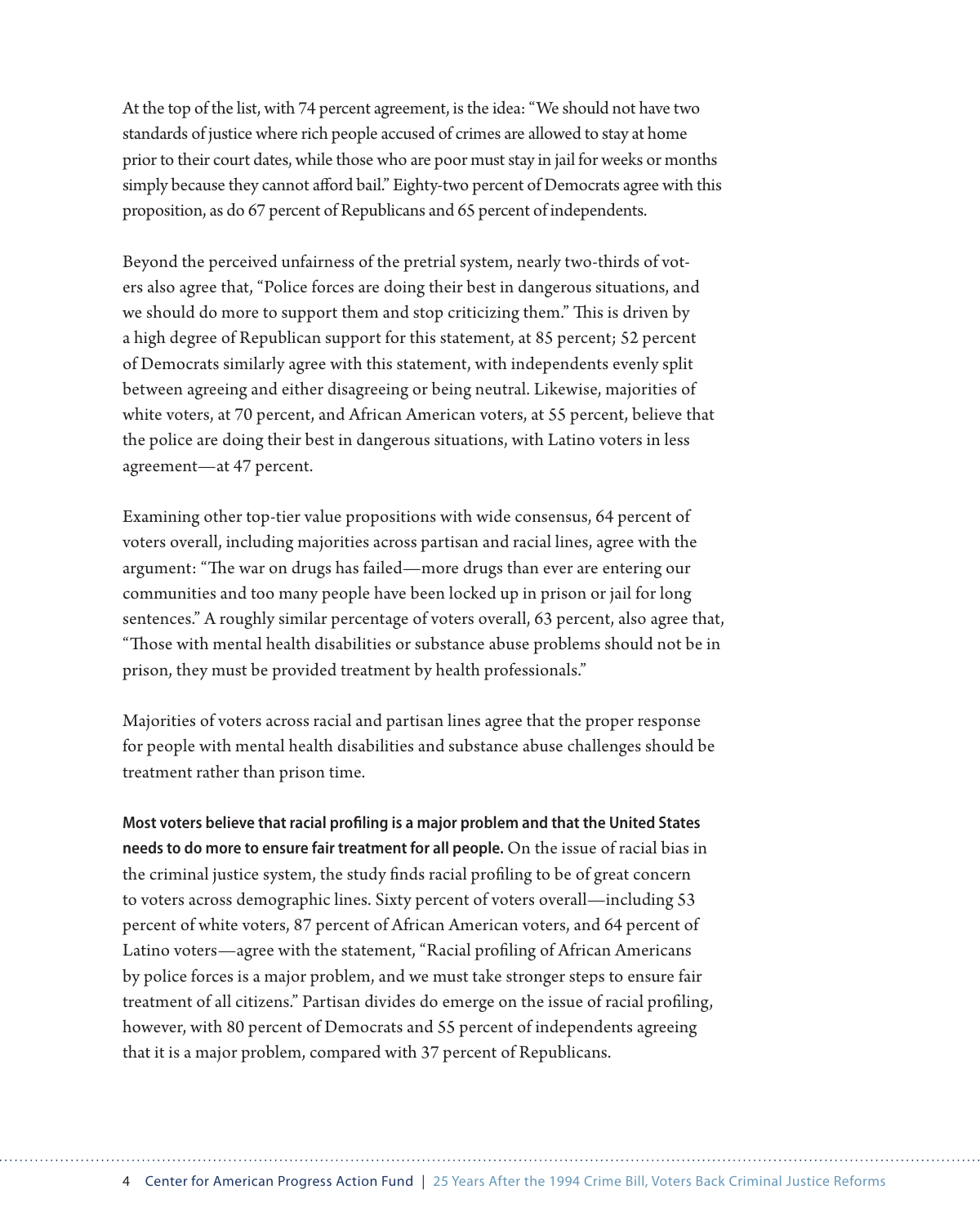#### **FIGURE 2**

#### **Voters are concerned about racial profiling by police**

Share of respondents who rated the statements 5–7 on a 7-point scale, reflecting high levels of agreement



Source: The Center for American Progress Action Fund and GBAO conducted a survey of 1,000 registered voters, plus an oversample of 400 self-identified Democrats, from July 8 to July 15, 2019. The data are on file with the authors.

Although the specific issue of racial profiling concerns a wide swath of voters, less than half of all voters agree with a stronger critique: "The criminal justice system including police, lawyers, judges, and prisons—is systemically biased against African Americans and other people of color."

Racial splits are quite noticeable on this more substantial charge, with majorities of African Americans, at 81 percent, and Latinos, at 67 percent, agreeing that there is systemic bias in the criminal justice system, compared with just 4 in 10 white voters. Democrats overwhelmingly agree that the system is racially biased, at 72 percent, while less than half of independents—44 percent—and only one-quarter of Republicans agree.

**A majority of voters reject tough-on-crime and common racialized arguments against reform.** At the same time, voters do not see reducing the total number of incarcerated people as a goal unto itself and fail to connect such reductions with increased safety in U.S. communities—establishing a need for leaders in criminal justice reform to affirmatively make that case.

The study finds that less than half of American voters—45 percent—agree with an argument frequently employed against reform that, "Young African American men commit disproportionately more crimes, and that is why they are more often targeted by law enforcement than others." Similarly, less than half of all voters—46 percent—in a split sample test agree that "undocumented immigrants and other minority groups" disproportionately commit more crimes, leading to increased targeting by law enforcement. Democrats (37 percent) and independents (34 percent) are the least likely to agree that young African American men are targeted more by law enforcement because they commit more crimes, while Republicans report higher agreement, at 60 percent.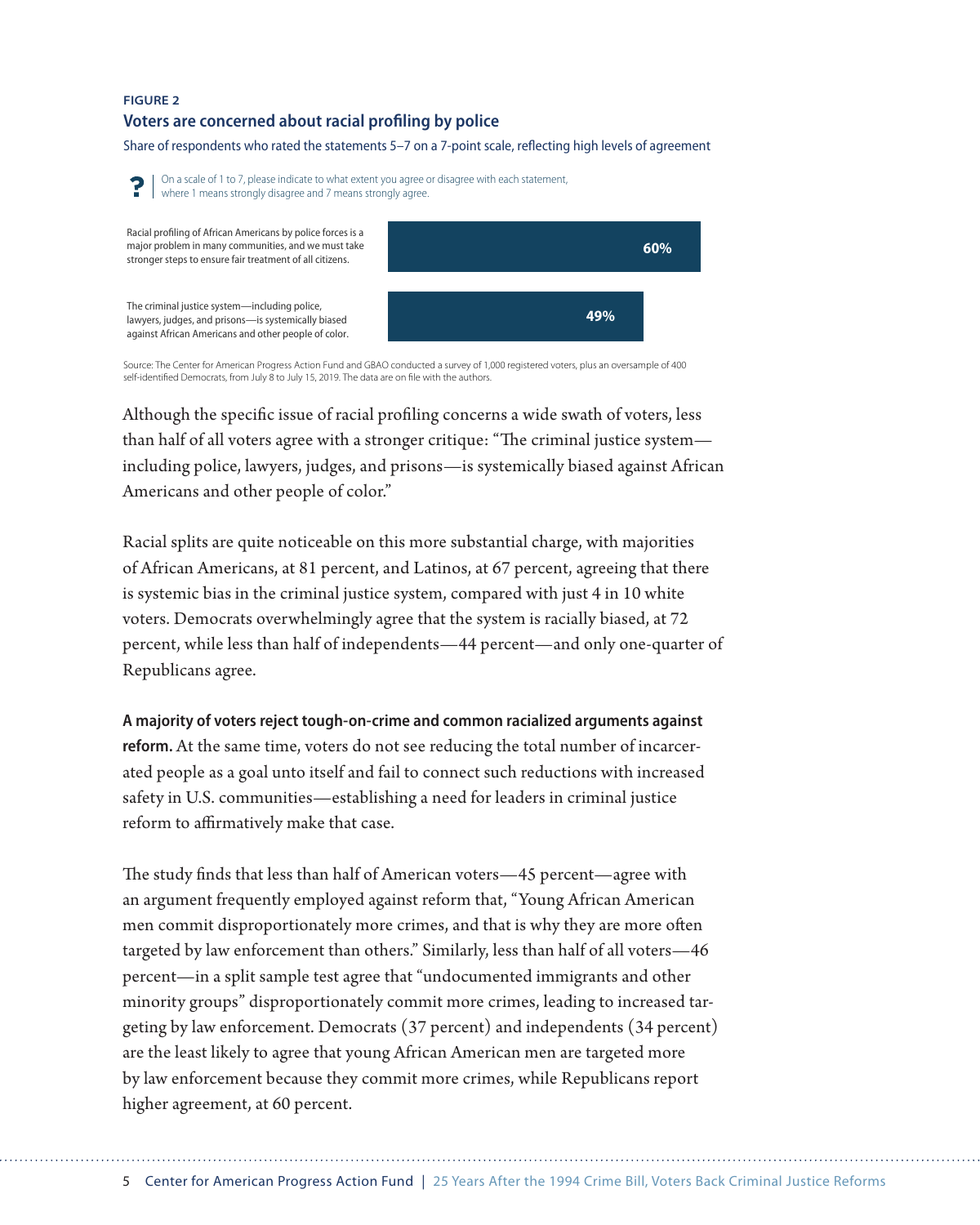#### **FIGURE 3**

#### **Arguments against criminal justice reform fall flat with voters**

Share of respondents who rated the statements 5–7 on a 7-point scale, reflecting high levels of agreement



Source: The Center for American Progress Action Fund and GBAO conducted a survey of 1,000 registered voters, plus an oversample of 400 self-identified Democrats, from July 8 to July 15, 2019. The data are on file with the authors.

The anti-reform argument that "people who want criminal justice reform are really just soft on crime and want more bad people roaming free in our communities" is likewise rejected by large percentage of voters. Only 30 percent of voters overall agree with this description of the potential negative effects of reform efforts.

Although voters do not agree with this dire prediction about reform efforts, they fail to demonstrate support for the inverse in the following statement: "Reforming our criminal justice system by reducing the number of people who are arrested and incarcerated will help make our communities safe." Only 39 percent of voters overall agree with this idea. Notably, majorities of African Americans (63 percent), Latinos (51 percent), and Democrats (51 percent) agree that reductions in arrests and incarcerations will improve safety in their communities.

**A strong majority of voters view the criminal justice as broken and ineffective in preparing people to successfully reenter society upon release.** On the subject of whether the criminal justice system works as designed in terms of reducing crime and preventing recidivism, voters strongly believe that it does not. The study presented two contrasting statements and asked voters whether the first or second one comes closer to their own views, even if neither one is exactly right.

As seen in Figure 4, 64 percent of voters believe, "Individuals leaving prisons and jails today are more likely to commit another crime and return to prison," versus 23 percent who believe, "Individuals leaving prisons and jails today are more likely to find a job and successfully re-enter society."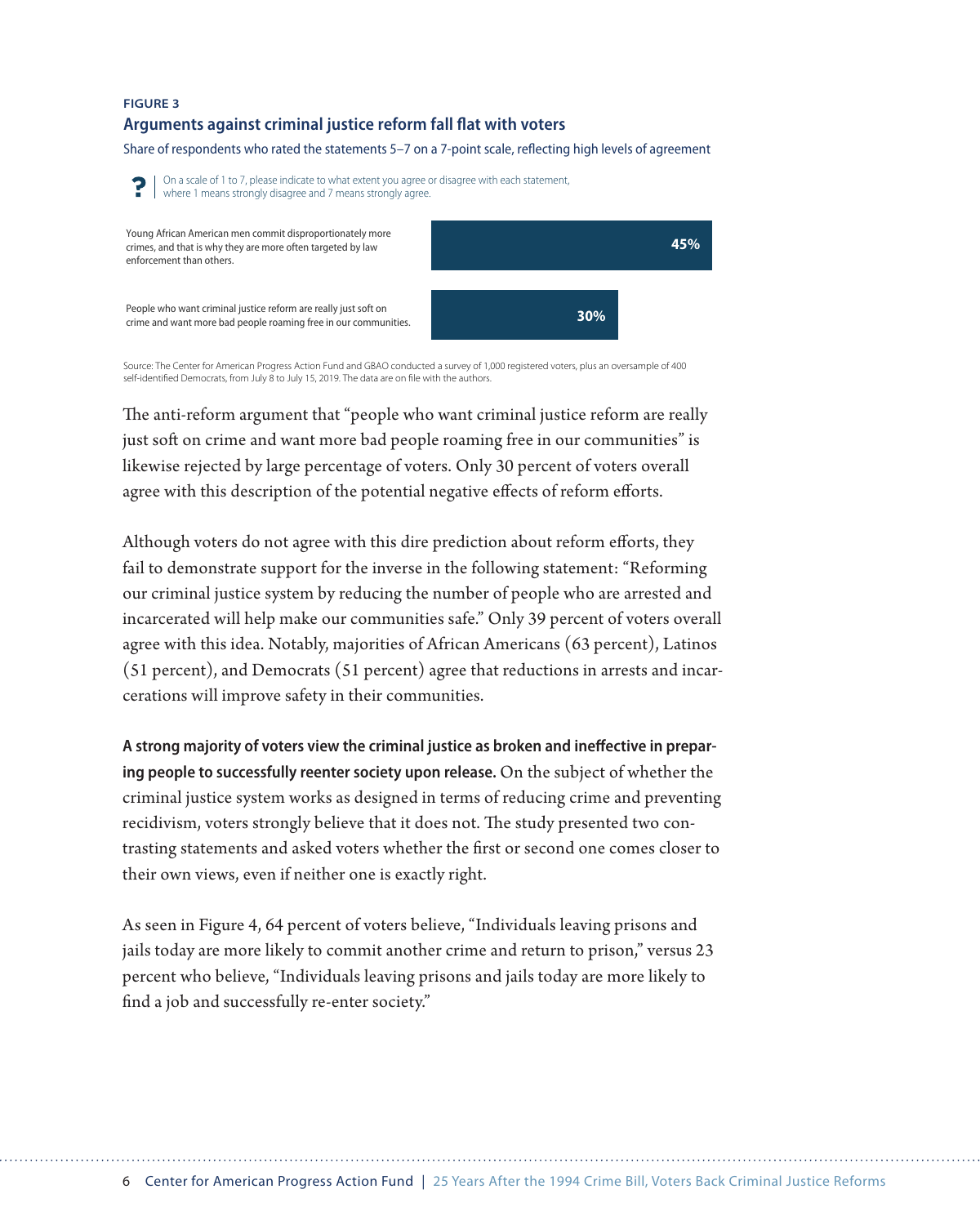# **FIGURE 4 Respondents' perception of the likelihood of recidivism underscores the failure of the current system**

Share of respondents



Source: The Center for American Progress Action Fund and GBAO conducted a survey of 1,000 registered voters, plus an oversample of 400 self-identified Democrats, from July  $8$  to July 15, 2019. The data are on file with the authors.

Majorities of voters across party lines see recidivism, rather than successful reentry and employment, as the likely outcome for people leaving prisons or jails today. White voters and Republicans express the highest levels of agreement with this idea, both at 69 percent.

**Voters believe that reductions in state prison populations will produce cost savings that can be channeled into more promising crime prevention and rehabilitation approaches.** In another test between two statements, a majority of voters—51 percent—choose the idea that, "Reducing the number of people in (STATE) prisons and jails will help local communities by saving taxpayer dollars that can be reinvested into preventing crime and rehabilitating prisoners," compared with 39 percent who favor the opposite idea: "Reducing the number of people in (STATE) prisons and jails will harm local communities because criminals who belong behind bars will be let out to commit new crimes."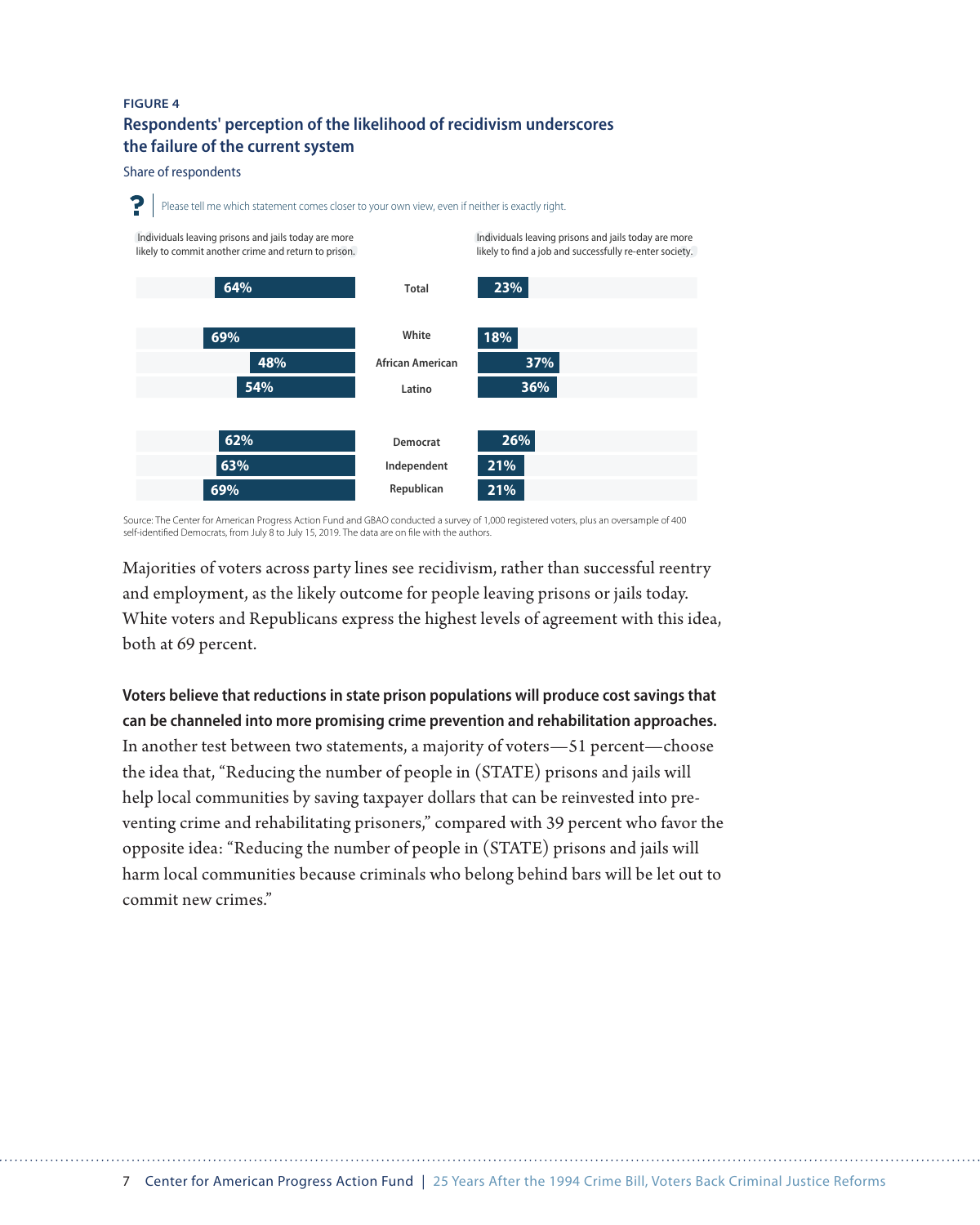#### **FIGURE 5**

**Voters see benefits in reducing the number of people in prisons and jails and reinvesting money in treatment and rehabilitation**

Share of respondents



Source: The Center for American Progress Action Fund and GBAO conducted a survey of 1,000 registered voters, plus an oversample of 400 self-identified Democrats, from July  $8$  to July 15, 2019. The data are on file with the authors

Voters across racial and ethnic lines are more likely to believe that reducing prison populations will save money that can be better spent on crime prevention and rehabilitation efforts, rather than the opposite notion that it will lead to more crime. However, a majority of Republicans—55 percent—believe the latter statement about increased crime, in contrast to the 53 percent of independents and 63 percent of Democrats who believe the former statement about cost savings.

**Majorities of American voters believe that those in poverty, African Americans, and immigrants are treated worse than other groups in the criminal justice system.** The study presented voters with a list of demographic groups and asked them whether that particular group is treated "better, the same as, or worse than" other groups in the criminal justice system. As highlighted in Figure 6, 62 percent of voters overall believe that "the poor" are treated worse than others in the system, and majorities of voters feel similarly about "African Americans" and "immigrants"—at 54 percent and 53 percent, respectively. Voters across racial and partisan lines view each of these groups as receiving worse, rather than better, treatment than others.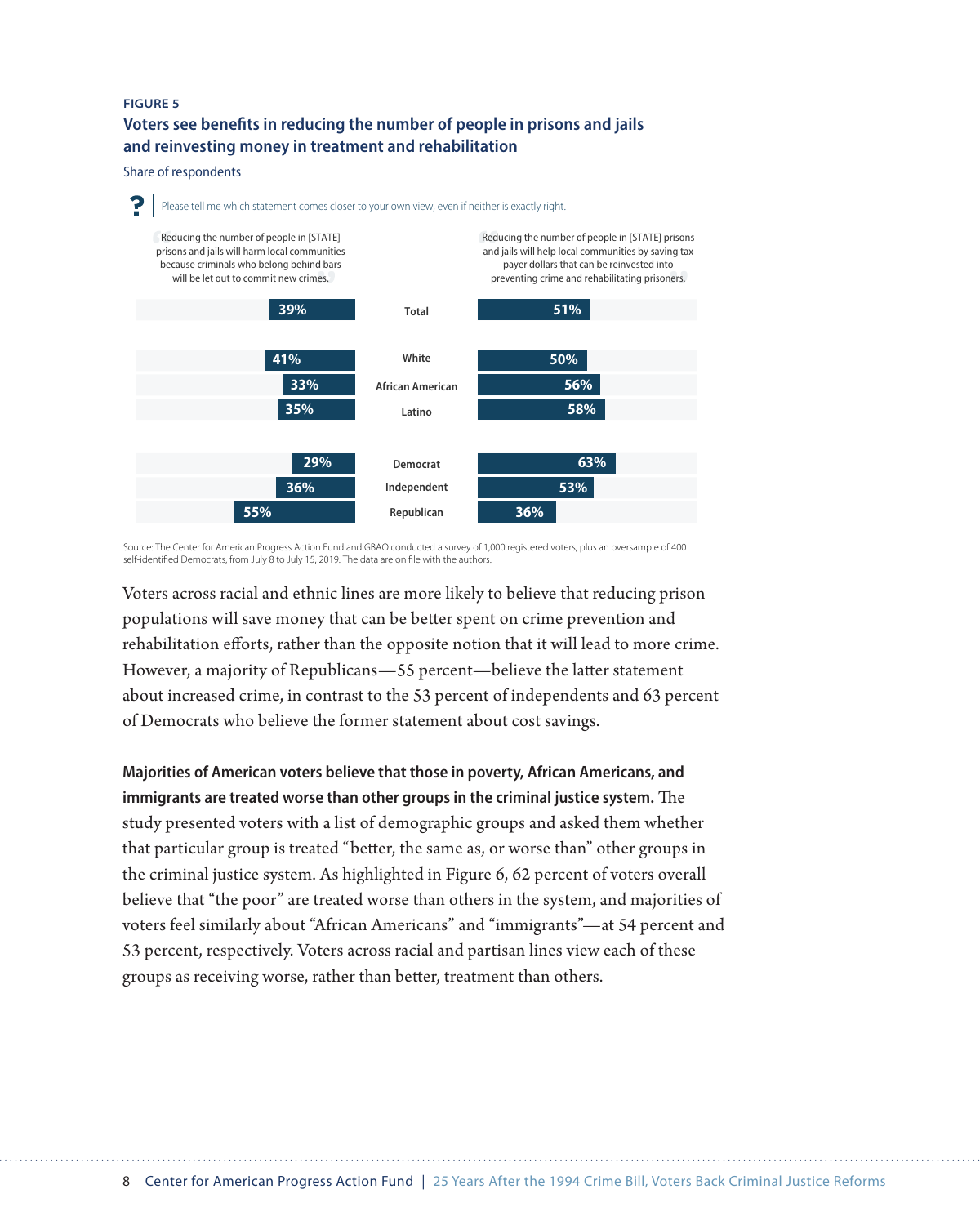#### **FIGURE 6**

#### **Voters perceive disparate treatment of groups in the criminal justice system**

Share of respondents



Source: The Center for American Progress Action Fund and GBAO conducted a survey of 1,000 registered voters, plus an oversample of 400 self-identified Democrats, from July 8 to July 15, 2019. The data are on file with the authors.

Roughly 4 in 10 voters also believe that "Hispanic Americans," "Native Americans," and "LGBT+ Americans" receive worse treatment than others in the criminal justice system. Two-thirds of voters see "the middle class" as being treated the same as others, and 60 percent see "Asian Americans" receiving treatment equal to that of others.

On the opposite end, more than 7 in 10 voters see "the wealthy" as being treated better than others, with voters across demographic and party lines seeing the wealthy as getting better, rather than worse, treatment by wide margins.

**Voters believe that crime has gotten worse nationally over the past few years but that crime in their own communities has stayed the same.** Looking at the larger context for debates on the criminal justice system, the study asked half of the voter sample whether they think "crime in the U.S." has "gotten better," "gotten worse," or "stayed about the same," and asked the other half of the sample whether "crime in your community" has "gotten better," "gotten worse," or "stayed about the same."<sup>3</sup>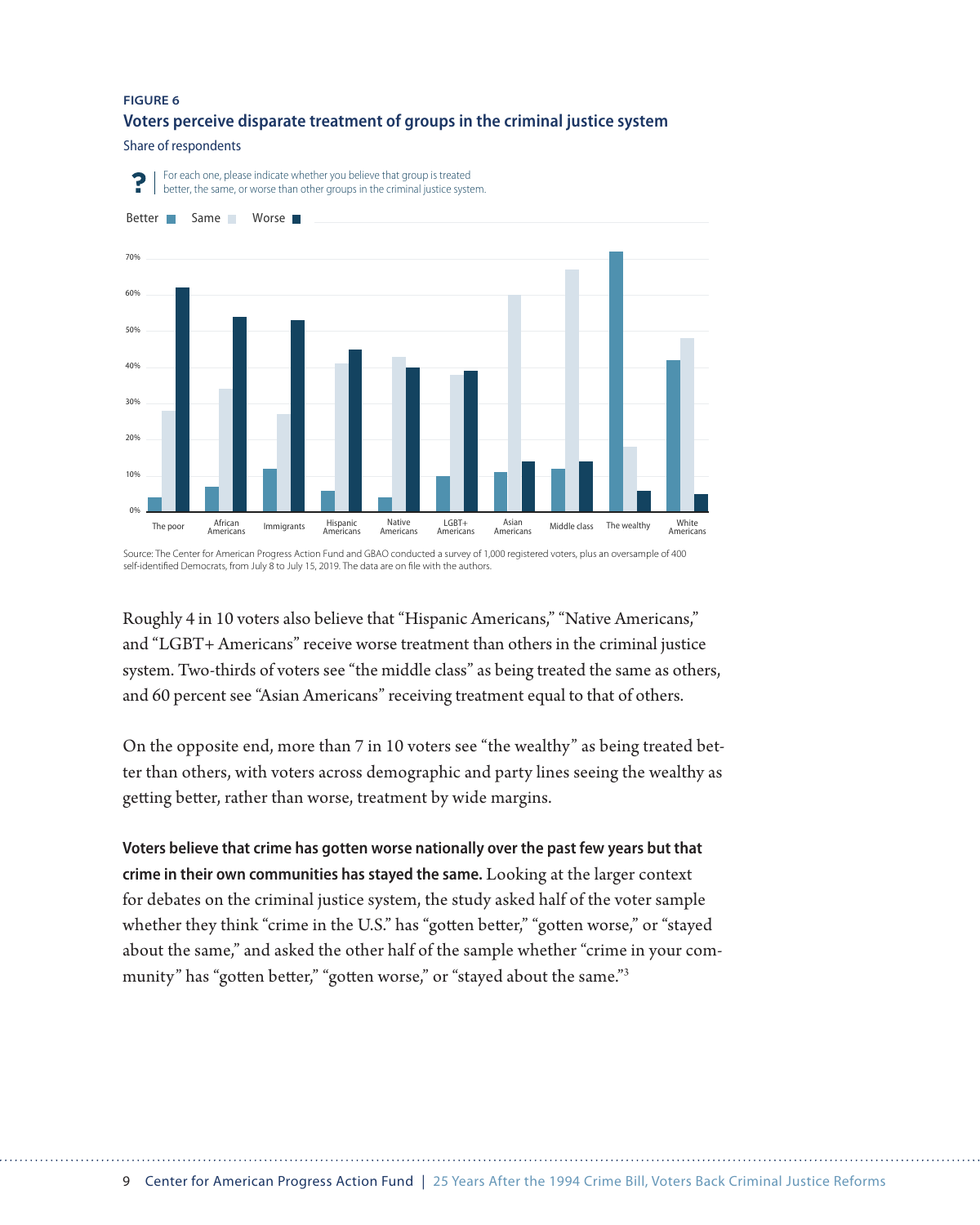### **FIGURE 7 Voters have split perceptions about crime in the United States and in their communities**

#### Share of respondents



Source: The Center for American Progress Action Fund and GBAO conducted a survey of 1,000 registered voters, plus an oversample of 400 self-identified Democrats, from July 8 to July 15, 2019. The data are on file with the authors.

Despite the fact that data show a downward trend in crime rates nationwide,<sup>4</sup> nearly half of voters—47 percent—believe that crime nationally has gotten worse over the past few years, with 35 percent saying it has stayed about the same and 18 percent saying it has gotten better. In contrast, a clear majority of voters—56 percent report that crime in their communities has stayed about the same, with 29 percent saying it has gotten worse and 15 percent saying it has gotten better. (see Figure 7)

Partisan and demographic patterns emerge on perceptions about national crime, with Republicans (41 percent) and whites (45 percent) less likely than Democrats (58 percent), African Americans (54 percent), and Latinos (48 percent) to say that crime is getting worse nationally. African American and Latino voters are also slightly more likely than white voters to say that crime in their community has gotten worse over the past few years.

**Compared with familiar election-year issues such as health care, jobs, and wages, criminal justice reform is a low priority for voters, but voters also report that they are not hearing much about it from 2020 presidential candidates.** The survey presented respondents with a list of major issue priorities and asked them to indicate the three issues that will be most important to them in determining how they will vote in the upcoming elections. Figure 8 highlights the relative ranking of these issues, with health care clearly dominating voters' minds overall: A full 54 percent of voters choose "reducing health care costs" as one of their top-three issues for next year's elections. Jobs and wages rank second, with 39 percent of voters choosing the issue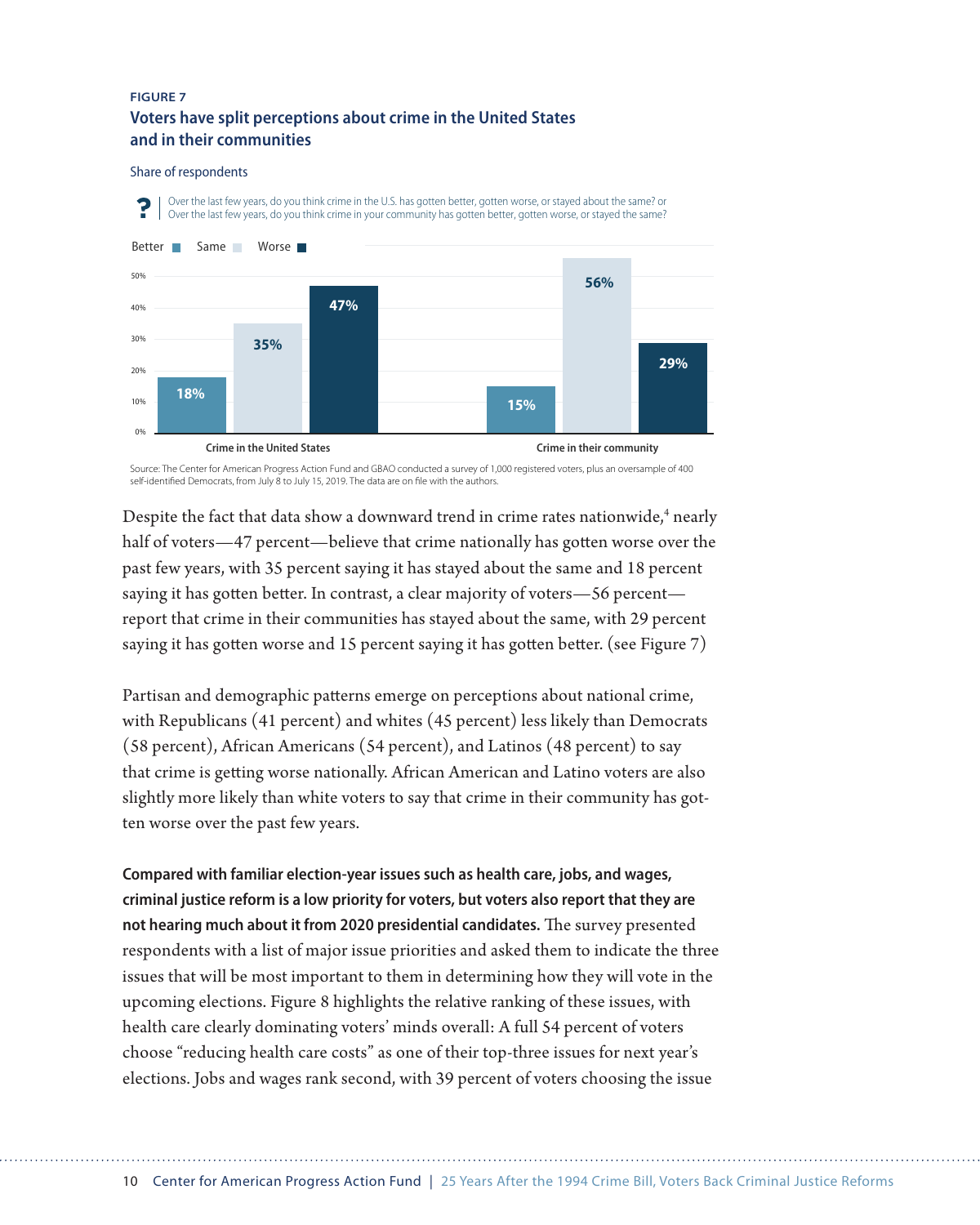as a top priority, followed by a cluster of other security and domestic issues mentioned by around 3 in 10 voters. Health care costs top the list for nearly all partisan and demographic groups, with the exception of self-identified Republicans, who rank "strengthening our borders" and "protecting the U.S. from terrorism" above reducing health care costs.

#### **FIGURE 8**

### **Criminal justice reform's importance among voters ranks lower than other familiar election-year issues such as health care and jobs**

Share of respondents



Source: The Center for American Progress Action Fund and GBAO conducted a survey of 1,000 registered voters, plus an oversample of 400 self-identified Democrats, from July 8 to July 15, 2019. The data are on file with the authors.

"Reforming the criminal justice system" comes in low on the list of top priorities for next year, with only 15 percent of voters selecting it as one of their top-three issues for the upcoming elections. Among African Americans, a group disproportionately affected by these issues, $^{\mathrm{s}}$  28 percent rate criminal justice reform as one of their topthree priorities.

The relative saliency of the issue makes sense given the findings outlined in Figure 9. The survey asked people how much they have heard about the issue of criminal justice reform from the news and social media, as well as from presidential candidates. Overall, slightly more than one-third of voters—35 percent—said that they had heard either "a great deal" or "quite a bit" about criminal justice reform in the news or on social media, while only 20 percent of voters report heard "a great deal"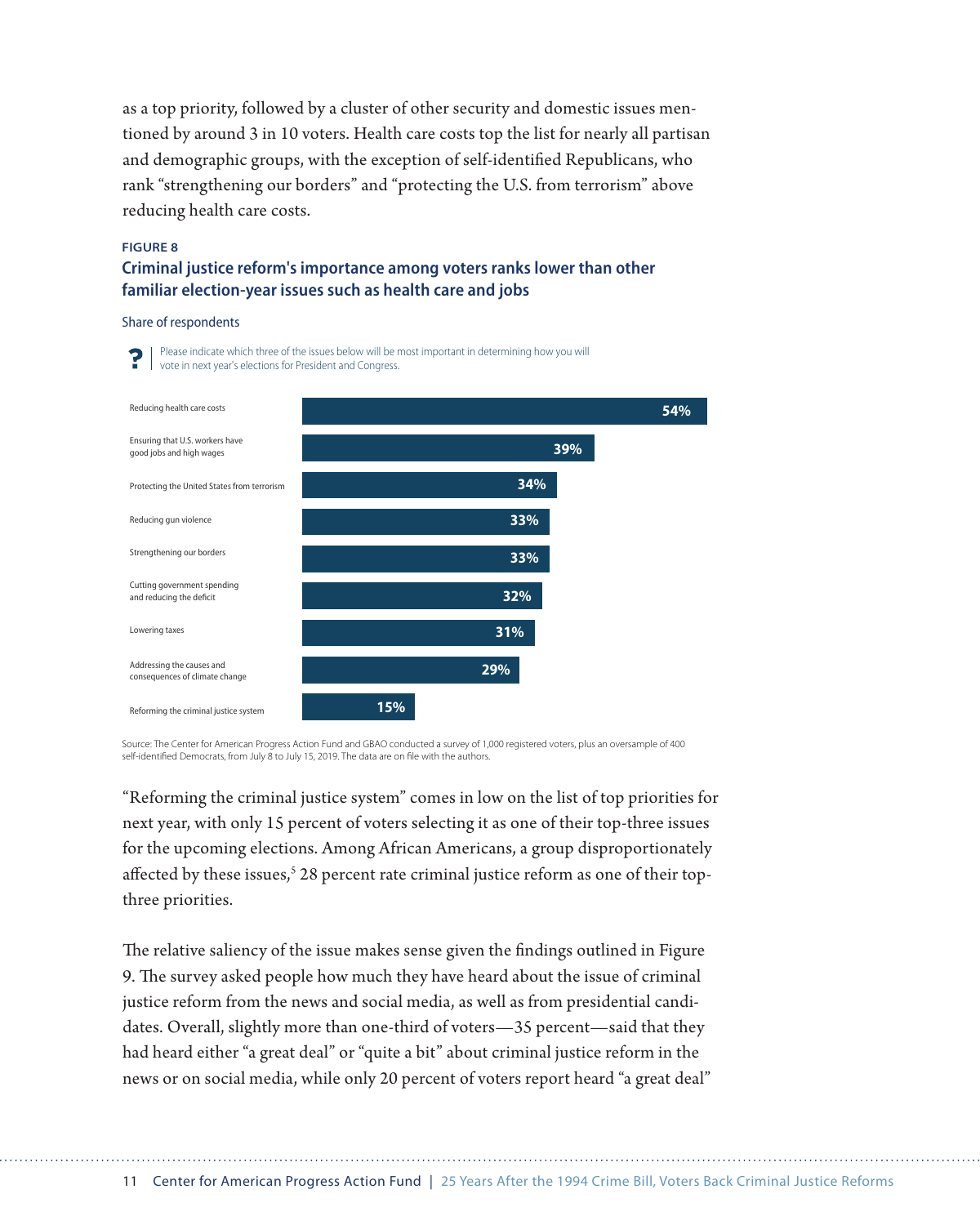or "quite a bit" from candidates. A full 48 percent of voters overall, and 44 percent of Democrats, said that they had heard little to nothing from presidential candidates on these issues.

It is worth noting that since the time this poll was conducted, several Democratic presidential candidates have released major criminal justice reform platforms, including Sen. Bernie Sanders (D-VT), former Vice President Joe Biden, and Sen. Elizabeth Warren (D-MA).

#### **FIGURE 9**

### **Voters are not hearing much about criminal justice reform from presidential candidates**

#### Share of respondents



Source: The Center for American Progress Action Fund and GBAO conducted a survey of 1,000 registered voters, plus an oversample of 400 self-identified Democrats, from July  $8$  to July 15, 2019. The data are on file with the authors.

African Americans and Latinos reported much higher levels of exposure to discussions of criminal justice issues in the news and on social media, compared with white voters: 47 percent of African American voters and 50 percent of Latino voters report hearing "quite a bit" or "a great deal" about the issue outside of the political arena.

The confusing nature of the term "criminal justice reform" also contributes to how voters rank this issue compared with other more commonly understood priorities. The survey asked respondents to describe in a few words what the term itself means to them. Responses varied widely, from ideas about sentencing reform and the drug war to more abstract discussions about justice and fairness to more counterintuitive opinions that the term meant increasing punishment and jail time for offenders.

Given these important, more qualitative findings, supporters of criminal justice reform need to spend additional time defining the issue overall. And perhaps more importantly, they need to sharpen their public arguments on what the debate about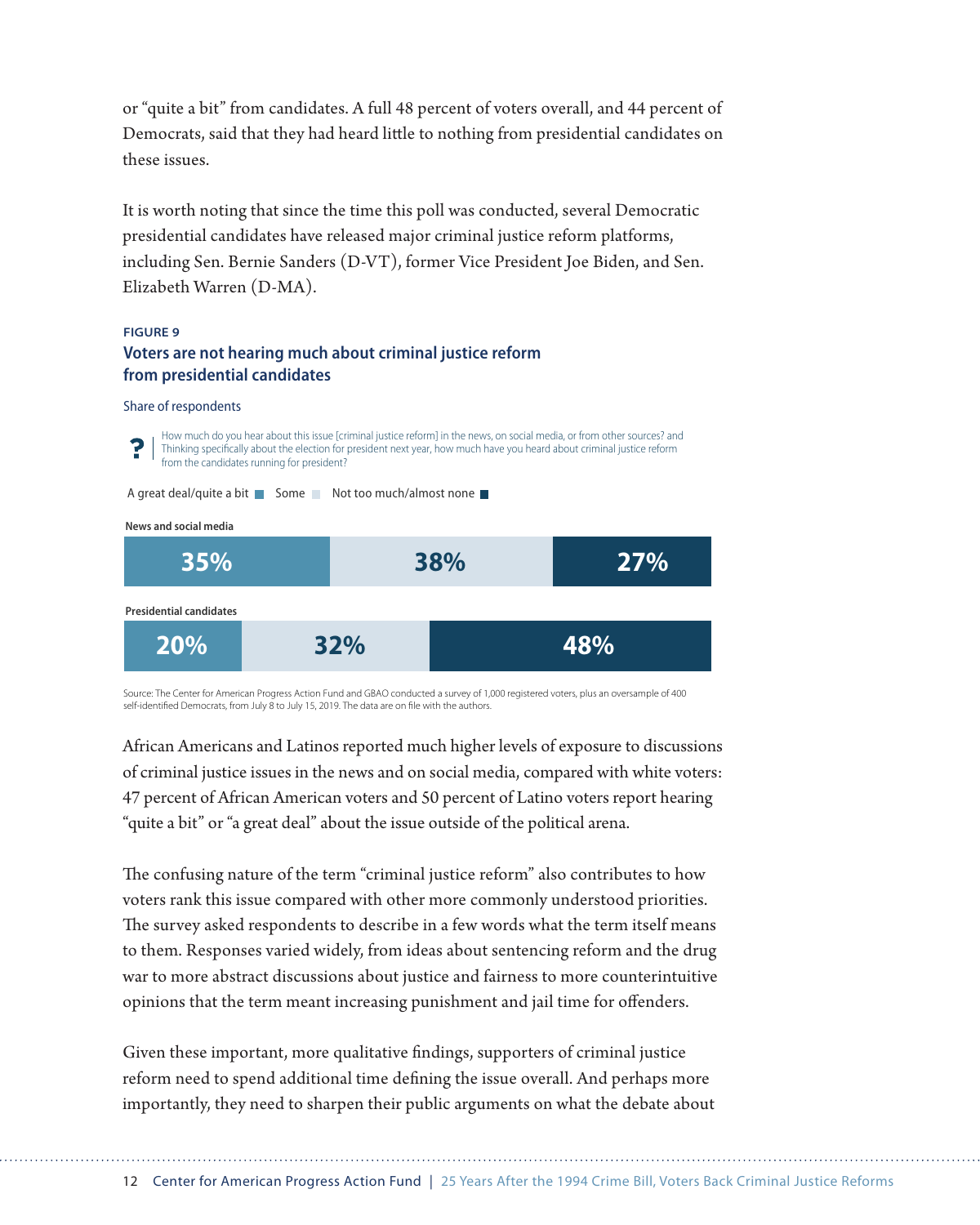"criminal justice reform" substantively represents so that voters understand what they mean.

**By a narrow margin, voters trust Democratic presidential candidates more than President Donald Trump to reform the criminal justice system.** Despite the president's low job approval ratings—53 percent disapproval among all voters<sup>6</sup>—the issue of criminal justice reform is still up for grabs. As seen in Figure 10, by a 48 to 39 percent margin, voters say that they trust Democratic candidates more than President Trump "when it comes to reforming the criminal justice system."

#### **FIGURE 10**

### **Voters trust Democrat presidential candidates slightly more than President Trump to reform the criminal justice system**

#### Share of respondents



Source: The Center for American Progress Action Fund and GBAO conducted a survey of 1,000 registered voters, plus an oversample of 400 self-identified Democrats, from July 8 to July 15, 2019. The data are on file with the authors.

Not surprisingly, perceptions of trust are sharply divided along partisan lines, with 85 percent of self-identified Democrats trusting Democratic candidates more on criminal justice reform, and a roughly similar proportion of self-identified Republicans, 83 percent, trusting President Trump more. Independent voters, however, are more divided, with 44 percent trusting Democrats more and 31 percent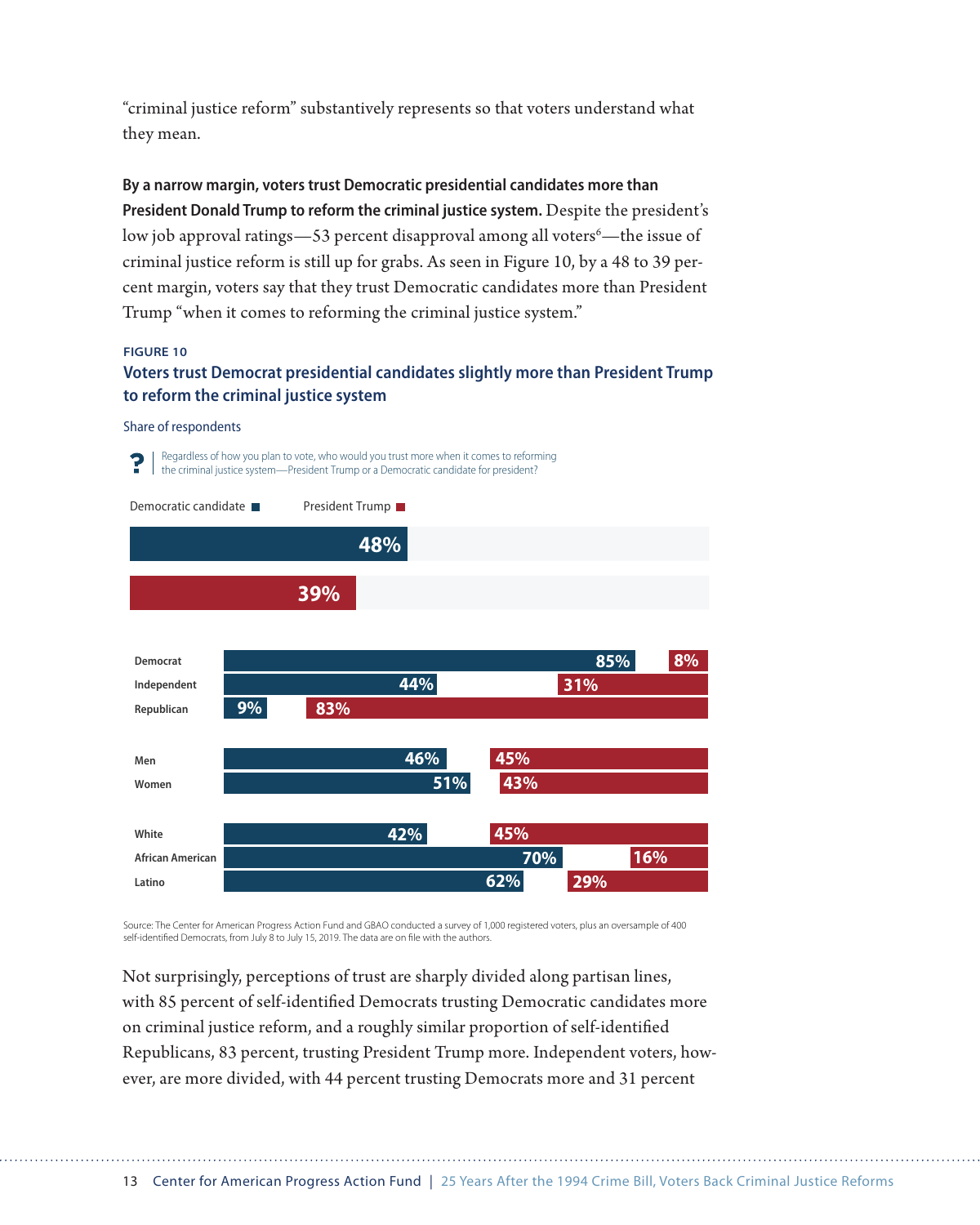trusting President Trump more. White voters are essentially split on who they trust more to reform the criminal justice system—with 42 percent for Democrats and 45 percent for President Trump—while both African American and Latino voters express much higher levels of trust in Democratic candidates on the issue, at 70 percent and 62 percent, respectively.

**Reforms focused on equality, mental health and drug treatment, and crime prevention measures receive broad and intense support from voters.** The study presented voters with a series of concise reform proposal ideas and asked them whether they support or oppose each of the measures. Looking at Figure 11, the reforms with the highest levels of overall support—ranging from 81 to 87 percent—are focused on increased fairness for all and a shift toward prevention and treatment over jail time.

### **FIGURE 11 Voters support a range of criminal justice reform proposals**

Share of respondents



Source: The Center for American Progress Action Fund and GBAO conducted a survey of 1,000 registered voters, plus an oversample of 400 self-identified Democrats, from July 8 to July 15, 2019. The data are on file with the authors.

Nearly 9 in 10 voters support the basic policy goal to "ensure all people are treated equally regardless of race, ethnicity, or wealth," including 69 percent of voters who strongly support this basic policy approach. More than 8 in 10 voters back efforts to "redirect those with significant mental health illnesses away from prisons and jails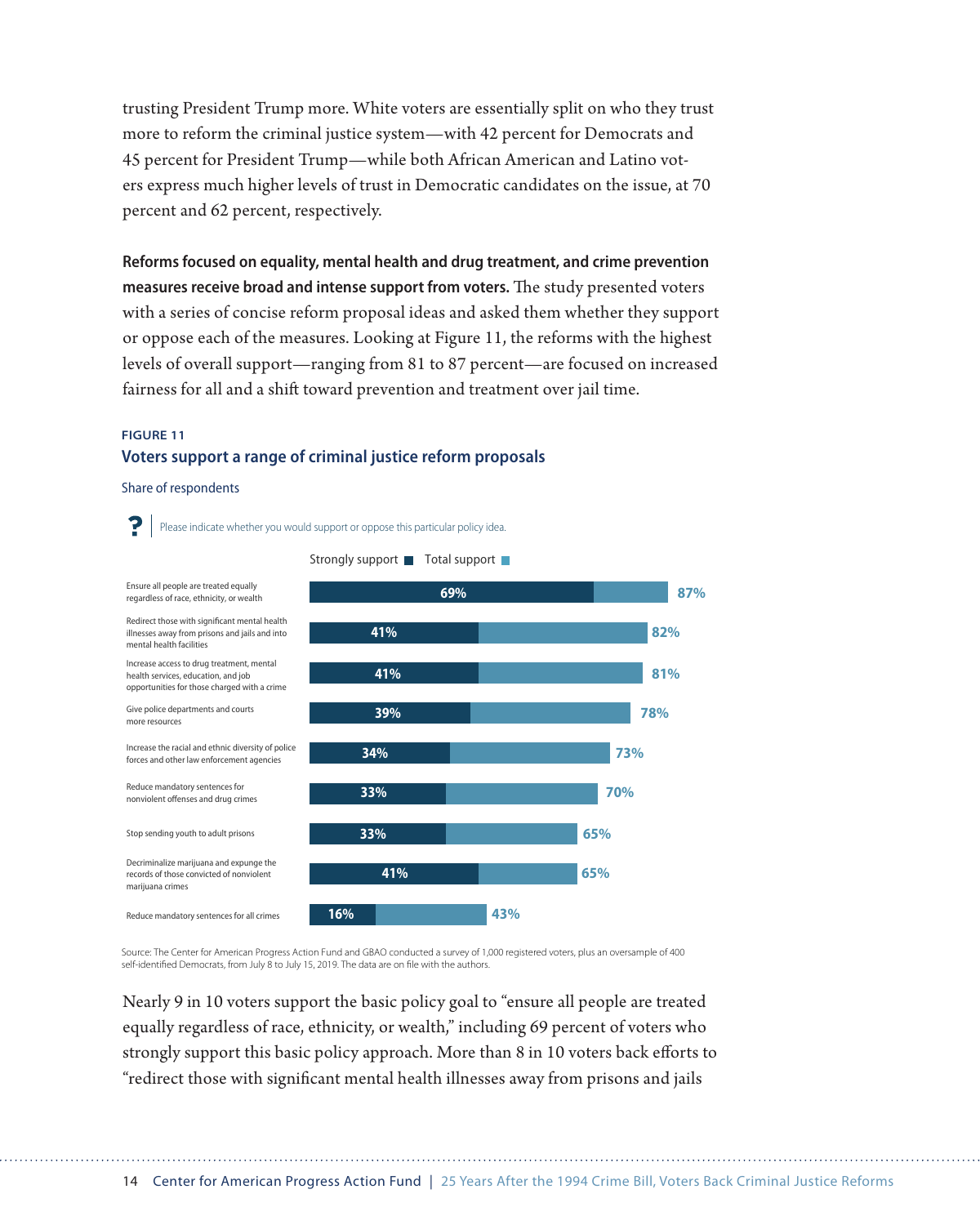and into mental health facilities," as well as steps to "increase access to drug treatment, mental health services, education, and job opportunities for those charged with a crime"

Approximately 7 in 10 voters overall support proposals to "increase the racial and ethnic diversity of police forces" and to "reduce mandatory sentences for non-violent offenses and drug crimes." In addition, more than 6 in 10 voters support steps to "stop sending youth to adult prisons" and to "decriminalize marijuana and expunge the records of those convicted of non-violent marijuana offenses," while a majority of voters support efforts to "eliminate cash bail." In contrast, majorities of voters currently oppose more far-reaching proposals to "significantly reduce the number of Americans behind bars and close at least one prison in every state," as well as a proposal to "reduce mandatory sentences for all crimes."

**Voters respond strongly to reform messages that emphasize comprehensive crime prevention.** Voters were asked to evaluate a series of messaging frameworks in support of criminal justice reform and indicate whether they find each argument convincing. The strongest overall message connected prevention in the criminal justice system to similar efforts in the health care system:

*A focus on prevention in health care helps to reduce costs and keep people healthier by focusing on problems before people get too sick. A similar focus on prevention in public safety would help to cut the high costs of incarceration while reducing crime in our communities by investing in good schools, affordable housing, job training, and drug or mental health treatment for those who need it.*

Sixty-nine percent of voters overall, and 81 percent of Democrats, find this message convincing as a reason to support criminal justice reforms. Independents and Republicans also respond positively, with 64 percent and 60 percent finding it convincing, respectively.

As seen throughout these findings, American voters comprehend the extent of existing problems in the U.S. criminal justice system and are willing to support a range of new approaches to help ensure that the system works more effectively to prevent crime and treat those with mental health disabilities or substance use disorder, while better preparing those in prison to successfully reenter society and treating different groups of people more equally within the system itself.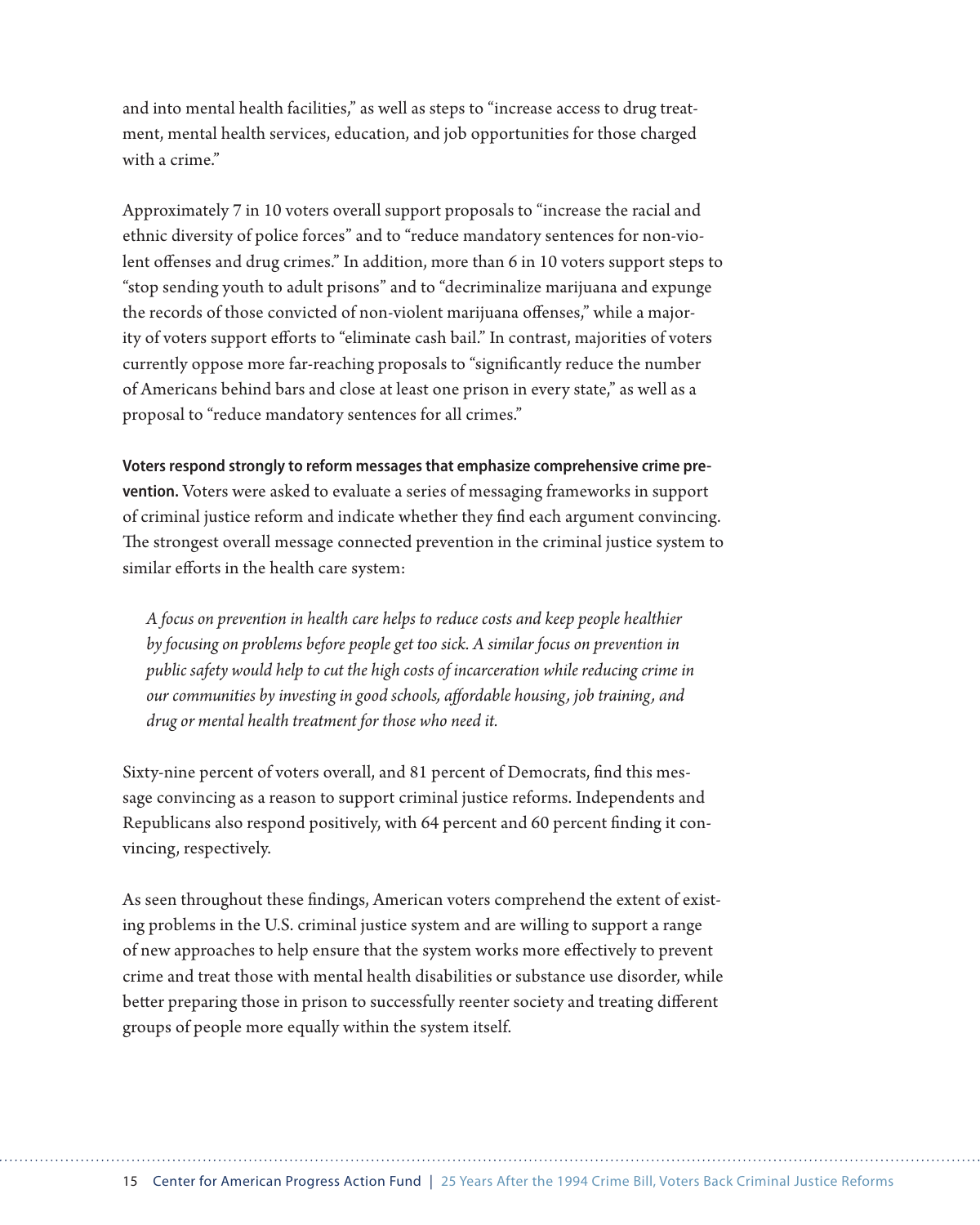# Conclusion

On the 25th anniversary of the 1994 federal crime bill, the results of this study clearly show that American voters are ready to fix numerous issues in a criminal justice system that they feel is broken and unfair toward communities of color and those in poverty, as well as overly focused on incarceration rather than crime prevention and mental health and drug treatment. Candidates and federal policymakers would be wise to heed these results and make more concerted efforts to put these reform ideas into place to ensure that the U.S. criminal justice system works to both keep communities safe and to eliminate the biases and misuse of resources currently plaguing the system.

# About the authors

**John Halpin** is a senior fellow at the Center for American Progress Action Fund and is the co-director of its Politics and Elections Program.

**Ed Chung** is the vice president for Criminal Justice Reform at the Action Fund.

**Karl Agne** is a founding partner and principal at GBAO.

**Lea Hunter** is a research assistant for Criminal Justice Reform at the Action Fund.

# Acknowledgments

The authors would like to thank Meghan Miller, Steve Bonitatibus, Christian Rodriguez, and Bill Rapp for their editorial and graphical assistance, as well as Nisha Jain and Jerel Williams for their analysis and data presentation work on the survey.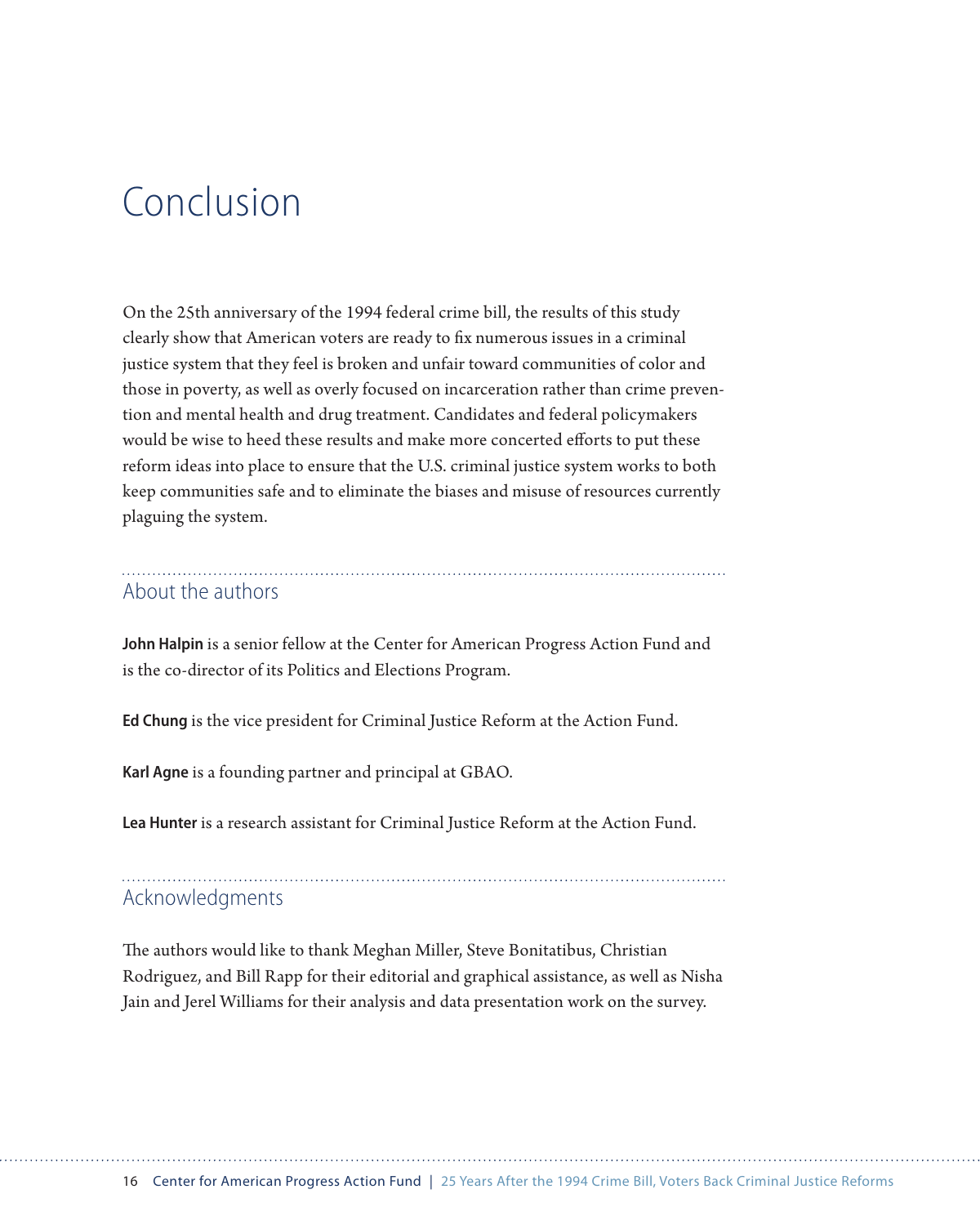# **Endnotes**

- 1 Violent Crime Control and Law Enforcement Act, H.R. 3355, 103rd Cong., 2nd sess. (September 13, 1994), available at [https://www.congress.gov/bill/103rd-congress/](https://www.congress.gov/bill/103rd-congress/house-bill/3355/text) [house-bill/3355/text](https://www.congress.gov/bill/103rd-congress/house-bill/3355/text); Carrie Johnson, "20 Years Later, Parts Of Major Crime Bill Viewed As Terrible Mistake," NPR, September 12, 2014, available at [https://www.npr.](https://www.npr.org/2014/09/12/347736999/20-years-later-major-crime-bill-viewed-as-terrible-mistake) [org/2014/09/12/347736999/20-years-later-major-crime](https://www.npr.org/2014/09/12/347736999/20-years-later-major-crime-bill-viewed-as-terrible-mistake)[bill-viewed-as-terrible-mistake](https://www.npr.org/2014/09/12/347736999/20-years-later-major-crime-bill-viewed-as-terrible-mistake).
- 2 Ed Chung, Betsy Pearl, and Lea Hunter, "The 1994 Crime Bill Continues to Undercut Justice Reform—Here's How to Stop It," Center for American Progress, March 26, 2018, available at [https://www.americanprogress.org/issues/](https://www.americanprogress.org/issues/criminal-justice/reports/2019/03/26/467486/1994-crime-bill-continues-undercut-justice-reform-heres-stop/) [criminal-justice/reports/2019/03/26/467486/1994-crime](https://www.americanprogress.org/issues/criminal-justice/reports/2019/03/26/467486/1994-crime-bill-continues-undercut-justice-reform-heres-stop/)[bill-continues-undercut-justice-reform-heres-stop/.](https://www.americanprogress.org/issues/criminal-justice/reports/2019/03/26/467486/1994-crime-bill-continues-undercut-justice-reform-heres-stop/)
- 3 Split sample tests allow researchers to examine different responses to ideas or framing using two representative segments of voters selected randomly with demographic weighting to ensure that both half samples are similar.

4 John Gramlich, "5 facts about crime in the U.S.," Pew Research Center, January 3, 2019, available at [https://www.](https://www.pewresearch.org/fact-tank/2019/01/03/5-facts-about-crime-in-the-u-s/) [pewresearch.org/fact-tank/2019/01/03/5-facts-about](https://www.pewresearch.org/fact-tank/2019/01/03/5-facts-about-crime-in-the-u-s/)[crime-in-the-u-s/](https://www.pewresearch.org/fact-tank/2019/01/03/5-facts-about-crime-in-the-u-s/).

- 5 The Sentencing Project, "Report of The Sentencing Project to the United Nations Special Rapporteur on Contemporary Forms of Racism, Racial Discrimination, Xenophobia, and Related Intolerance: Regarding Racial Disparities in the United States Criminal Justice System" (Washington: 2018), available at[https://www.sentencingproject.org/publica](https://www.sentencingproject.org/publications/un-report-on-racial-disparities/)[tions/un-report-on-racial-disparities/.](https://www.sentencingproject.org/publications/un-report-on-racial-disparities/)
- 6 Center for American Progress Action Fund and GBAO, "Criminal Justice Reform National Survey" (Washington: 2019), available at [https://www.americanprogressaction.](https://www.americanprogressaction.org/issues/criminal-justice/news/2019/08/20/174822/national-survey-criminal-justice-reform/) [org/issues/criminal-justice/news/2019/08/20/174822/](https://www.americanprogressaction.org/issues/criminal-justice/news/2019/08/20/174822/national-survey-criminal-justice-reform/) [national-survey-criminal-justice-reform/](https://www.americanprogressaction.org/issues/criminal-justice/news/2019/08/20/174822/national-survey-criminal-justice-reform/).